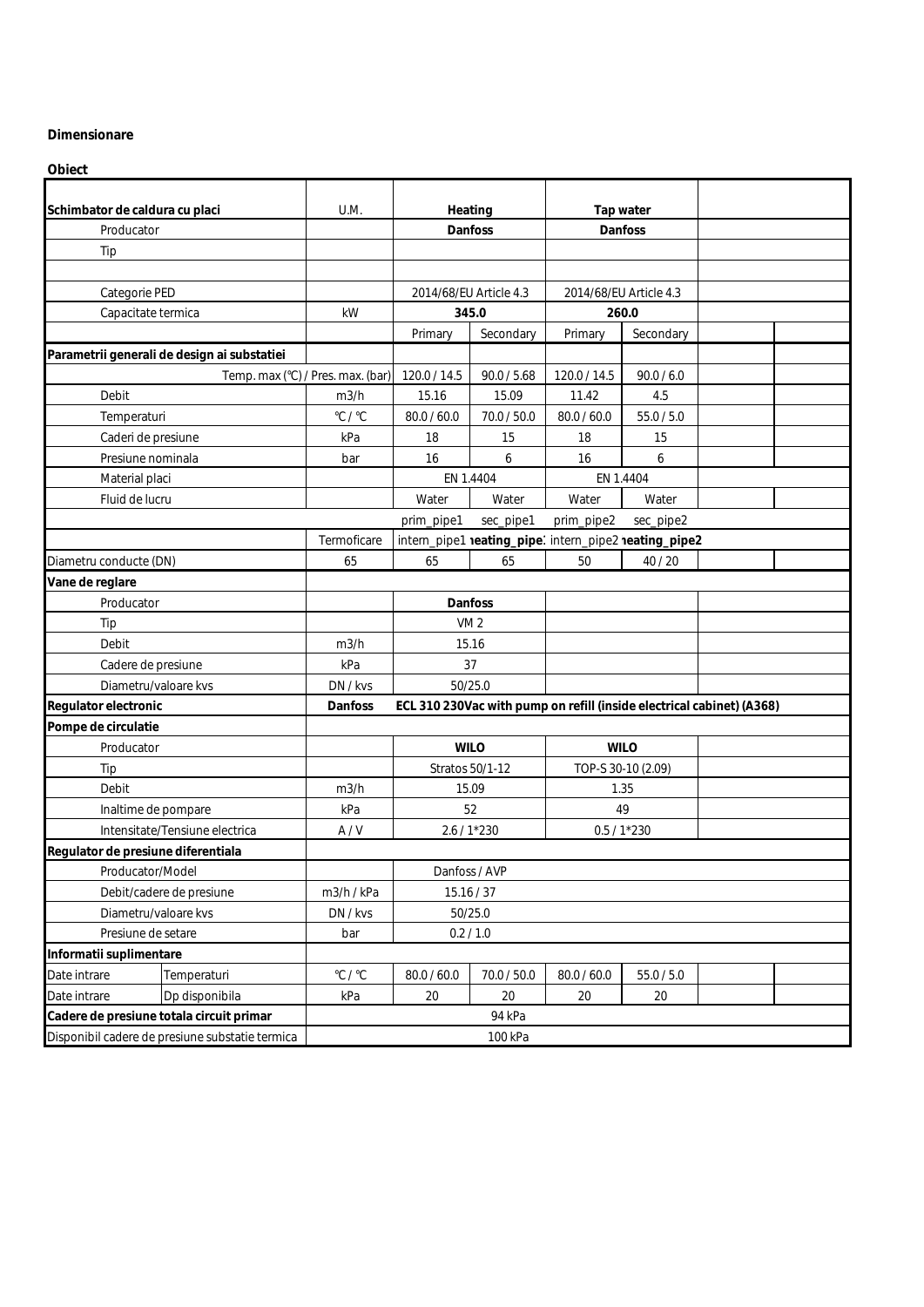## Obiect Substatie termica **LISTA DE COMPONENTE**

| Cantitate    | Pozitie | Tip                                   | Descriere                                                                    |
|--------------|---------|---------------------------------------|------------------------------------------------------------------------------|
|              | 11      | Shut off valve                        | Danfoss, JIP, DN65, Welded                                                   |
| -1           | 12      | Manometer                             | mano 640U1412                                                                |
| -1           | 12      | Manometer for valve                   | 3 way valve, 1/2 inch, Steel, Temp. Max 200C                                 |
| $\mathbf{1}$ | 13      | Strainer                              | Danfoss, FVF, kvs 95, PN16, DN65, Temp. max 150°C, DN65, Flange, Heatir      |
|              | 14      | Energy meter                          | Kamstrup, Multical 601, batterM-bus, EN1434, MID (calc), ULTRAFLOW 54,       |
|              | 15      | Sensor for energy meter               |                                                                              |
|              | 17      | Pocket for pocket sensor              | Danfoss, Stainless steel pocket - 100 mm                                     |
|              | 17      | Pocket sensor                         | Danfoss, ESMU-100/Cu                                                         |
|              | 18      | Pressure transmitter                  | Danfoss, MBS 3200, range: 0-16 bar                                           |
|              | 19      | Teaca pentru senzor de temperatura    | Teaca pentru senzor de temperatura                                           |
|              | 19      | Thermometer                           | Danfoss, TDL150, 0-120°C                                                     |
|              | 20      | Air outlet                            |                                                                              |
| 1            | 24      | Shut off valve                        | Danfoss, JIP, DN65, Welded                                                   |
| 1            | 31      | Drain                                 | IVR, 660, 1/2 inch, Inside thread                                            |
|              | 32      | Manometer                             | mano_640U1412                                                                |
| $\mathbf{1}$ | 32      | Manometer for valve                   | 3 way valve, 1/2 inch, Steel, Temp. Max 200C                                 |
|              | 34      | Electrical actuator for control valve | Danfoss, AMV 20, 230V                                                        |
| -1           | 34      | Control valve                         | Danfoss, VM 2, kvs 25, 2 1/2 inch, Outside thread                            |
|              | 36      | Shut off valve                        | Danfoss, JIP, DN65, Welded                                                   |
|              | 41      | Teaca pentru senzor de temperatura    | Teaca pentru senzor de temperatura                                           |
| $\mathbf{1}$ | 41      | Thermometer                           | Danfoss, TDL150, 0-120°C                                                     |
|              | 42      | Pressure transmitter                  | Danfoss, MBS 3200, range: 0-16 bar                                           |
|              | 44      | Differential pressure controller      | Danfoss, AVP, kvs 25, 0.2-1.0bar, DN50, Flange                               |
|              | 46      | Sensor for energy meter               |                                                                              |
|              | 48      | Manometer                             | mano_640U1412                                                                |
| $\mathbf{1}$ | 48      | Manometer for valve                   | 3 way valve, 1/2 inch, Steel, Temp. Max 200C                                 |
|              | 49      | Shut off valve                        | Danfoss, JIP, DN65, Welded                                                   |
|              | 73      | Shut off valve                        | Danfoss, JIP, DN50, Welded                                                   |
|              | 75      | 3 way valve,                          | VRG3 DN50 + AMV35 230V + adaptor - 065Z0120 + 082G3021 + 065Z031             |
|              | 76      | Pump                                  | STRATOS 40/1-12 PN16 - 2063362                                               |
|              | 77      | None return valve                     | Danfoss, NVD 802, DN50, Inter flange                                         |
|              | 81      | Drain                                 | IVR, 660, 1/2 inch, Inside thread                                            |
|              | 82      | Manometer                             | mano_640U1412                                                                |
|              | 82      | Manometer for valve                   | 3 way valve, 1/2 inch, Steel, Temp. Max 200C                                 |
|              | 86      | Shut off valve                        | Danfoss, JIP, DN50, Welded                                                   |
| -1           | 155     | Shut off valve                        | Danfoss, VFY-WH, DN65, Inter flange                                          |
| $\mathbf{1}$ | 156     | Manometer                             | mano_640U1410                                                                |
| 1            | 156     | Manometer for valve                   | 3 way valve for manometer, 1/2 inch, Tmax=150 C, standard                    |
|              | 159     | Pressure transmitter                  | Danfoss, MBS 3200, range: 0-6 bar                                            |
|              | 162     | Strainer                              | Danfoss, FVF, kvs 95, PN16, DN65, Temp. max 150°C, DN65, Flange, Heatir      |
|              | 166     | Safety pressure limiter SDB           | Danfoss, KPI 35 range: 0.2 - 8,0 bar, Operation range 0.4-1.5 bar, G1/4 inch |
| $\mathbf{1}$ | 170     | Pump                                  | WILO, Stratos 50/1-12, 1*230V, 2.6A, DN50, PN10                              |
| 1            | 171     | None return valve                     | Danfoss, NVD 802, DN65, Inter flange                                         |
|              | 175     | Drain                                 | IVR, 954, 1/2 inch, Inside thread                                            |
|              | 181     | Safety valve                          | Syr, SYR 1915 DN15 5,0 BAR, 3/4 inch, Inside thread                          |
|              | 185     | Pocket for pocket sensor              | Danfoss, Stainless steel pocket - 100 mm                                     |
|              | 185     | Pocket sensor                         | Danfoss, ESMU-100/Cu                                                         |
|              | 188     | Air outlet                            |                                                                              |
|              | 197     | Pressure transmitter                  | Danfoss, MBS 3200, range: 0-6 bar                                            |
|              | 200     | Manometer                             | mano_640U1410                                                                |
|              | 200     | Manometer for valve                   | 3 way valve for manometer, 1/2 inch, Tmax=150 C, standard                    |
|              | 201     | Shut off valve                        | Danfoss, VFY-WH, DN65, Inter flange                                          |
|              | 341     | Shut off valve                        | IVR, 954, 1 1/2 inch, Inside thread                                          |
|              | 343     | <b>Strainer</b>                       | IVR, 924, kvs 22, PN16, DN40, Temp. max 90°C, 1 1/2 inch, Inside thread, Bo  |
|              | 345     | None return valve                     | IVR, 999H, 1 1/2 inch, Inside thread                                         |
|              | 347     | Manometer                             | mano 640U1410                                                                |
|              | 347     | Manometer for valve                   | 3 way valve for manometer, 1/2 inch, Tmax=150 C, standard                    |
|              | 349     | Pressure transmitter                  | Danfoss, MBS 32, range: 0-6 bar                                              |
|              | 355     | Delivered with insert                 | Vas acumulare SAC 1000                                                       |
|              | 359     | Pump                                  | WILO, TOP-S 30-10 (2,09), 1*230V                                             |
|              |         |                                       |                                                                              |